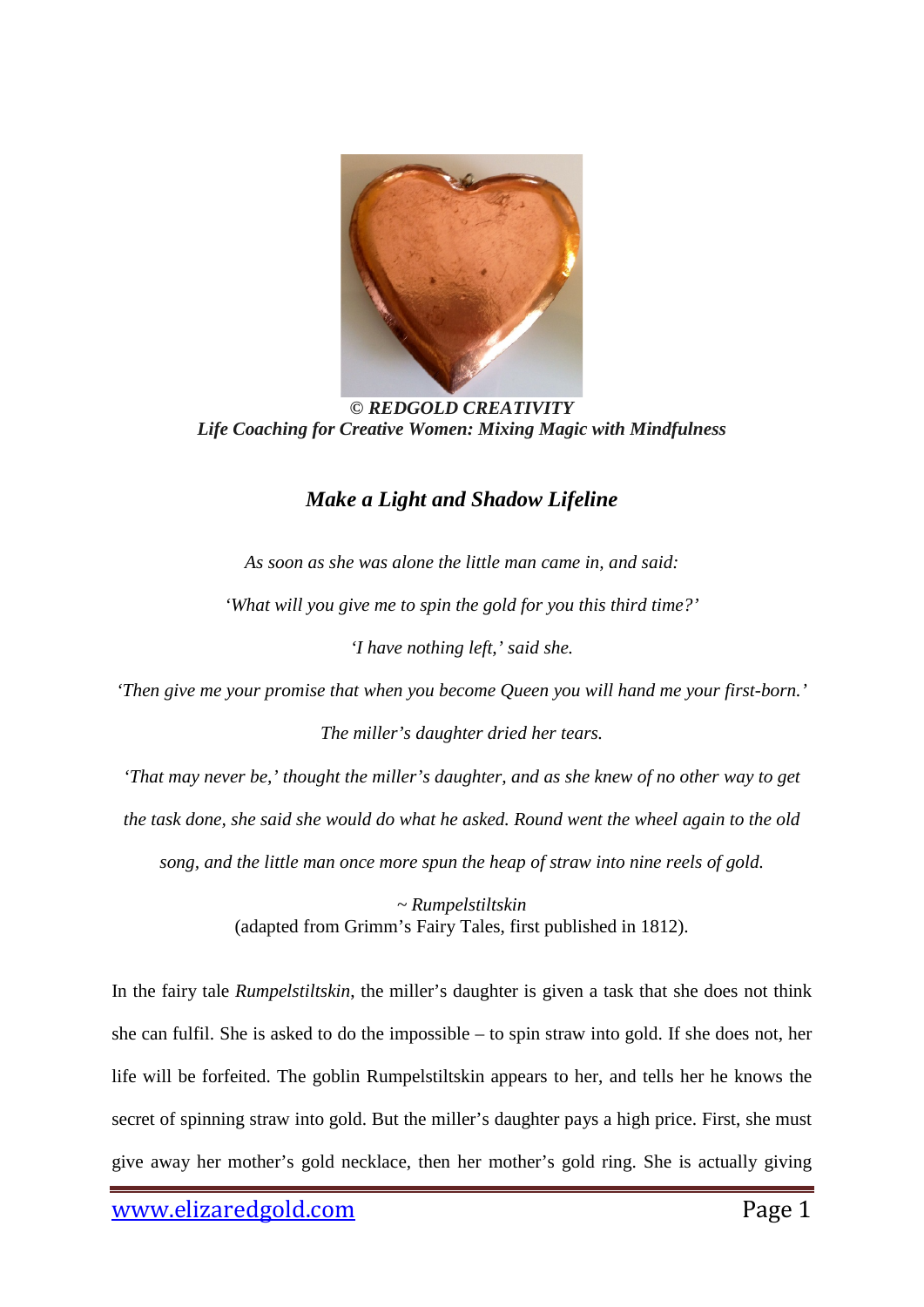away parts of herself; for in fairy tales, a mother represents a heroine's higher self, her inner wisdom. Then she must give away the most difficult of all – her firstborn child. She barters away her future.

You will have met Rumpelstiltskin, in some form or another. You will have had times when you have been so frightened, so desperate, that you have given away pieces of yourself. The dungeon was dark, cold and miserable. You gave away the gold; you made withdrawals from your mother-lode. At the time, you may have felt that you had no choice but a bad bargain. There was no escape from the dungeon.

In the fairy tale, when the miller's daughter has become a Queen, Rumpelstiltskin returns to exact his price. But the miller's daughter is no longer a foolish young girl. She is a Sovereign Queen. She is determined to find a way to save her child. She sends out her riders across the land to learn the goblin's name. She uses all her resources, all her power, and just in the nick of time, she succeeds. She learns his name: Rumpelstiltskin. When she owns her power and names her demon, Rumpelstiltskin vanishes, like a shadow.

On the surface of the story, it may seem that Rumpelstiltskin should get what he is owed. The miller's daughter made a bargain, and she should keep it. But the tale reveals a deeper magic, a deeper justice. The miller's daughter made her poor bargain in fear for her life, needy, abandoned and alone, locked up in a dungeon. She was held to ransom. Once a Sovereign, the miller's daughter recognises this. She is self-forgiving. She does not punish or berate herself for the bad bargain she made. She owns her reality; she faces facts; she names names. She speaks her truth, she is honest about her past, and does not try to hide or ignore it. She brings it into the light, and the shadowy wraith of Rumpelstiltskin disappears. She keeps her gold, her crown, and her child, for the deeper truth is; they are rightfully hers.

Things are not always as they seem on the surface. There are great riches to be found within you. There is a deeper power. As C. S. Lewis put it in the *The Lion, the Witch and the*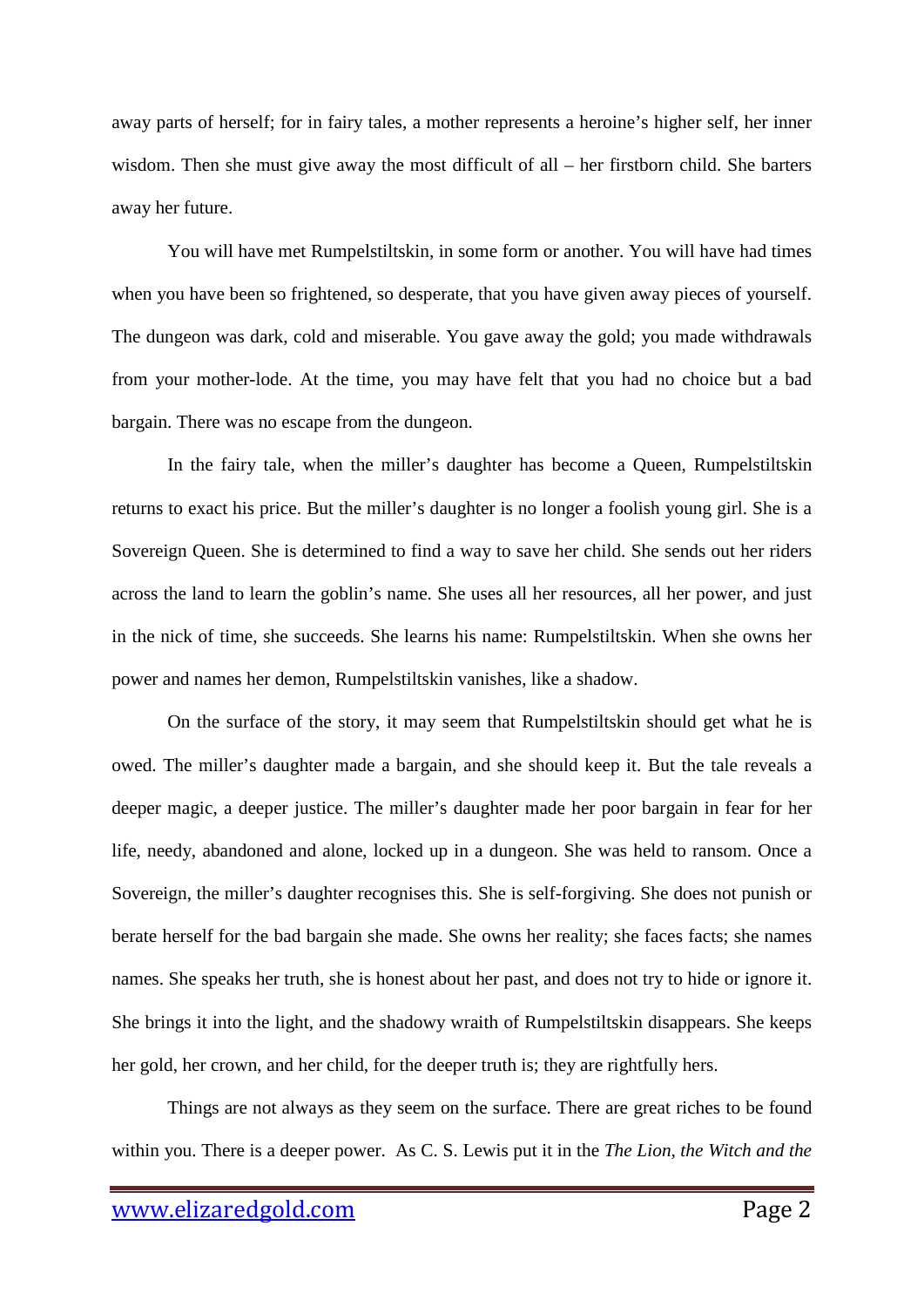*Wardrobe*: "It means," said Aslan, "that though the Witch knew the Deep Magic, there is a magic deeper still that she did not know." In your Dungeon is not all darkness. On the contrary, the deeper you go, the braver you are, the more you are prepared to dig, you will find, instead, what writer Josephine Griffiths calls your golden shadow: "By the golden Shadow is meant all the wonderful creative potential that has not been realised into consciousness, nor brought into life. Discerning our golden shadow and allowing it to live and move is a great responsibility."

The phrase *embarras de richesse* means an embarrassment of riches. In the language of *romanz*, the word embarrassment, which we use today to describe feeling ashamed or awkward, actually means *imbarrare*: to bar in. We often bar in our golden shadow, through embarrassment, or shame. But brought into the light, you will see the gold you rightfully possess: the rich inner resources, the powerful part of yourself that got you through.

"And she is all of solid fire, and gems, and gold," wrote the mystical poet William Blake. Let your creative self rise, like a fiery phoenix, from the ashes of your past. "The more you get past pain, the more it goes from coal to diamond," writes the novelist Jodi Picoult. Your golden shadow deserves to be called back from exile, honoured, and restored to the throne. Your golden shadow will dull and tarnish if buried too long. Reclaim your rices. Reclaim your power. Your creativity is not to be forfeited.

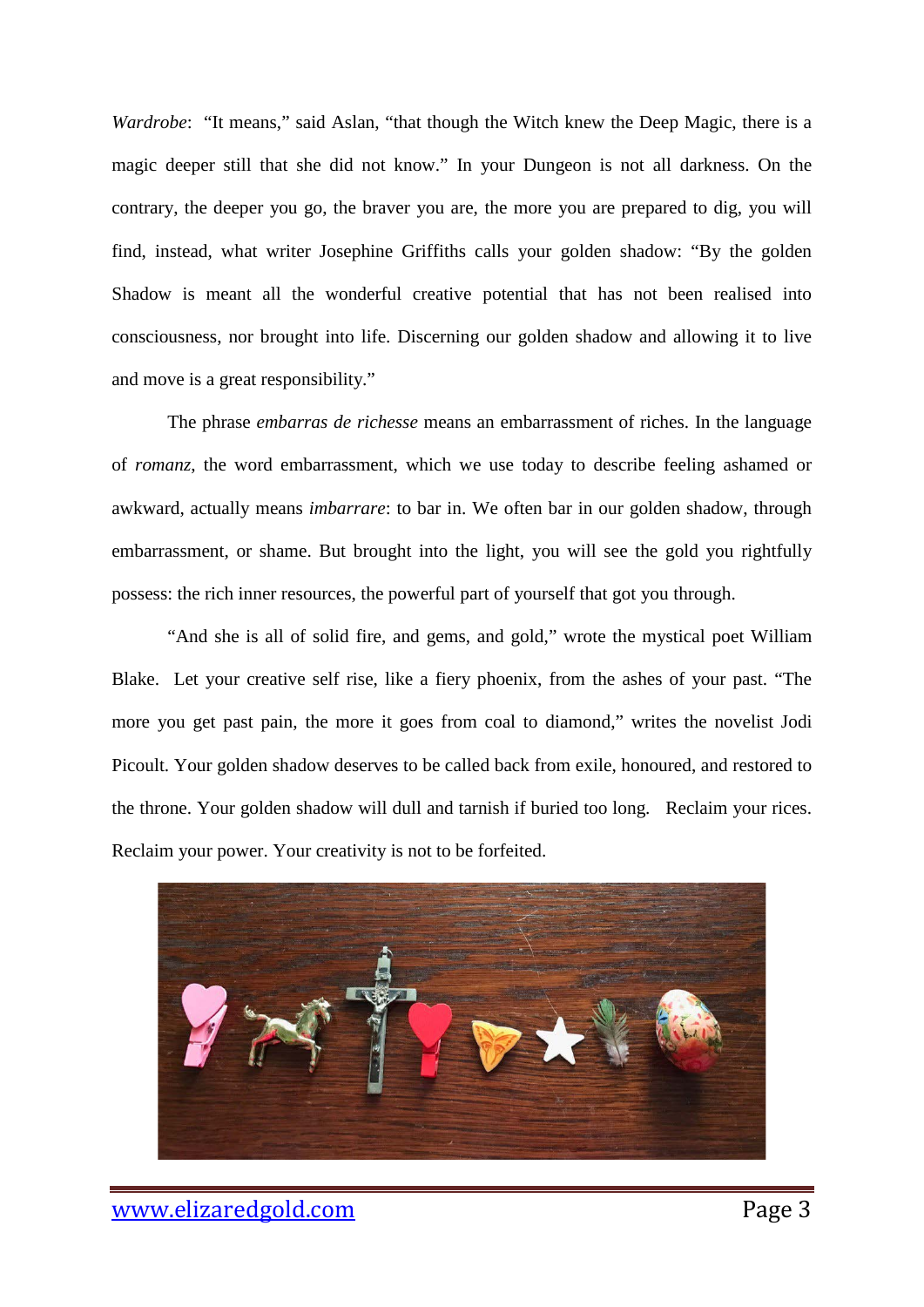

## **REDGOLD CREATIVITY Exercise: Mixing Mindfulness with Magic**

There *is* magic," writes Sidney Sheldon, "but you have to be the magician. You have to make the magic happen." Like the miller's daughter, turn the straw of your experience into gold. Let your deepest memories rise to the surface. Allow this to occur naturally. Don't hurry or force it. Write down what you have buried. Own your reality. Tell your truth. Name names. Next, rewrite the incident you have brought up as short story, written in the third person, using 'she'.

Allow yourself some time and kindness while you recover and rewrite your story, as you dig deep in old ground. It might be painful as you own what you have buried: a foolish mistake you made, your poor bargain, your bad choice, the part of yourself that you no longer believe in, the part of yourself that is unloved, the part of yourself you do not want to know or name, the part that was damaged, the person you want to forget: the Self you have banished. But dig deep enough to claim the gold that is yours. Use all your resources, all your strength. What has come out of the bargains you made? What power did you find in yourself? What was the golden lining?

If you are more visual, draw a map or time-line of your life in your *Liber Regalis*. Clarissa Pinkola Estes, the author of *Women Who Run with the Wolves*, suggests using the symbol of a cross on a life timeline to show the 'little deaths' you have suffered. Use other symbols of your own on your timeline too, to mark recovery and new life. You will soon see a pattern of shadow and light. Use your symbolic flowers for times of growth; a butterfly for a rebirth; a symbol of shelter, such as a cottage, castle or church, for where you received sanctuary; your symbolic shape for when you used your mind's power to overcome; a gemstone sticker for depths plumbed and mined; a sun or moon for illumination. Or simply mark your recovery point in gold.



Anne Anderson: The Miller's Daughter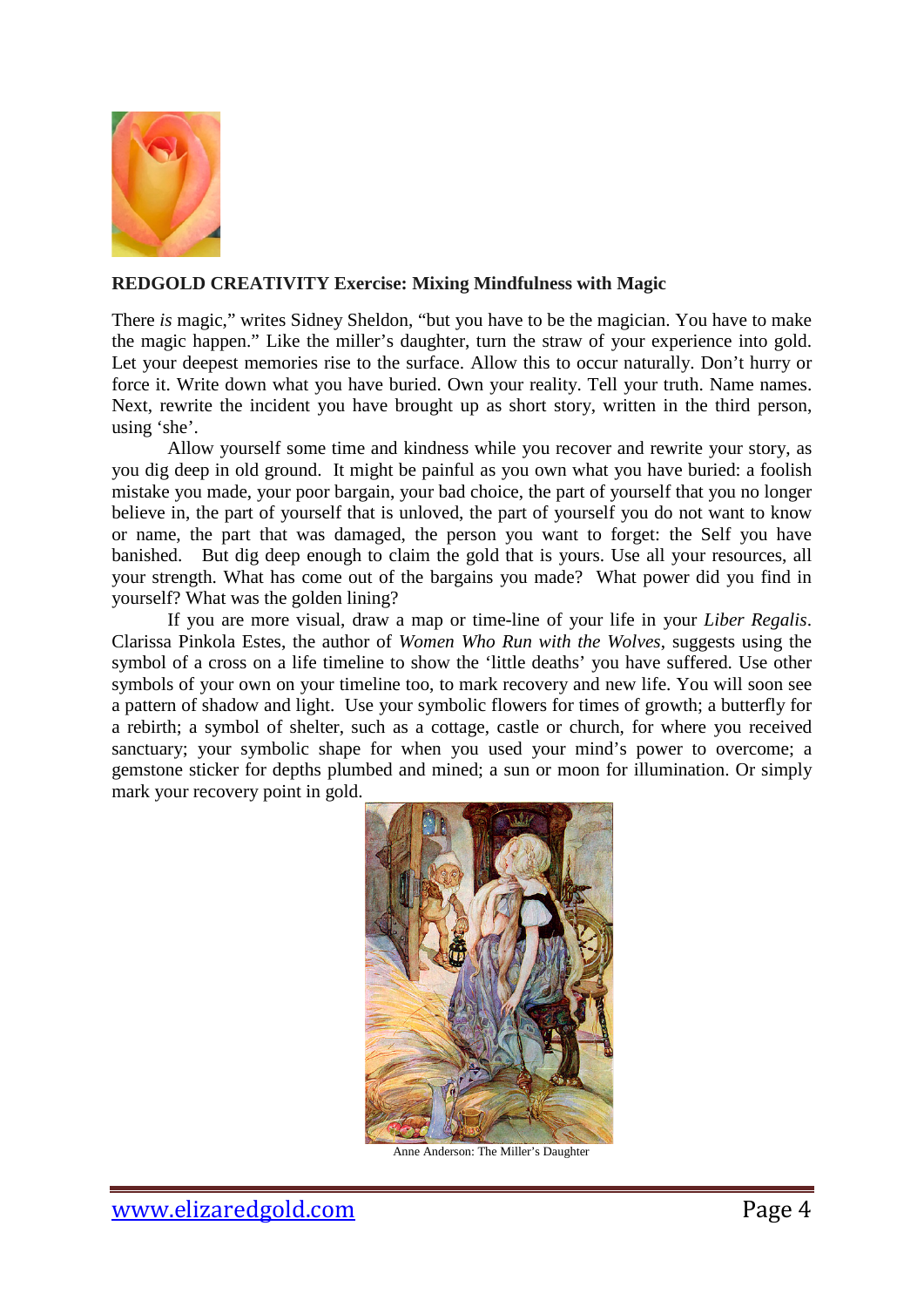

**About the Author**

Hello, my name is Eliza Redgold. It's based upon the Gaelic meaning of my full name, Dr Elizabeth Reid Boyd. English folklore has it that if you help a fairy, you will be rewarded with red gold. I'm an author and academic. I write fiction (as Eliza Redgold) and non-fiction (as Elizabeth Reid Boyd).

There are some exciting new releases in 2017. Out in March is *[The Secrets of Mindful](http://skyhorsepublishing.com/titles/12157-9781510717695-secrets-of-mindful-beauty)  [Beauty](http://skyhorsepublishing.com/titles/12157-9781510717695-secrets-of-mindful-beauty)* to be published by Skyhorse Publishing, New York. These revolutionary techniques in anti-ageing and self-care will change how you look and how you feel - forever.

In 2017 the first in my Ladies of Legend fiction series will be released as an audio book. Listen out for NAKED: A Novel of Lady Godiva on Audible.

Also in progress is a non-fiction book about the spirit of fairy tales and how you can transform your life with a forgotten fairy tale philosophy.

Stay in touch with me on

*Twitter: @ElizaRedgold Facebook: [www.facebook.com/ElizaRedgoldAuthor](http://www.facebook.com/ElizaRedgoldAuthor) Pinterest: [www.pinterest.com/elizaredgold](http://www.pinterest.com/elizaredgold)*

or subscribe to my newsletter at [www.elizaredgold.com](http://www.elizaredgold.com/)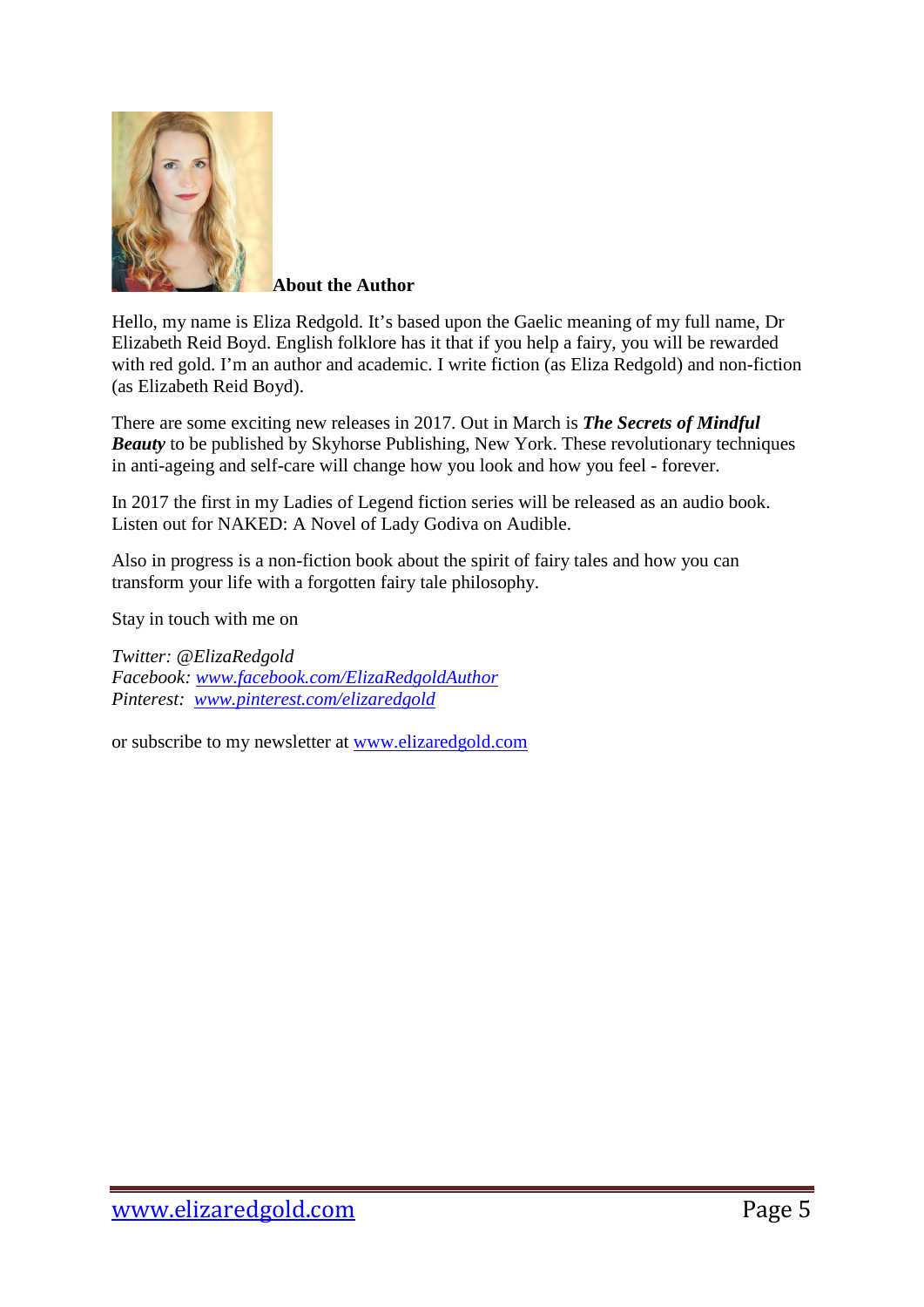## The **Secrets** of Mindful Beauty

Revolutionary Techniques in Anti-Aging and Self-Care

Elizabeth Reid Boyd, PhD and Jessica Moncrieff-Boyd, PhD

▶⊿

**OUT IN MARCH 2017**

**[Order Now](https://www.amazon.com/Secrets-Mindful-Beauty-Revolutionary-Techniques/dp/1510717692)**